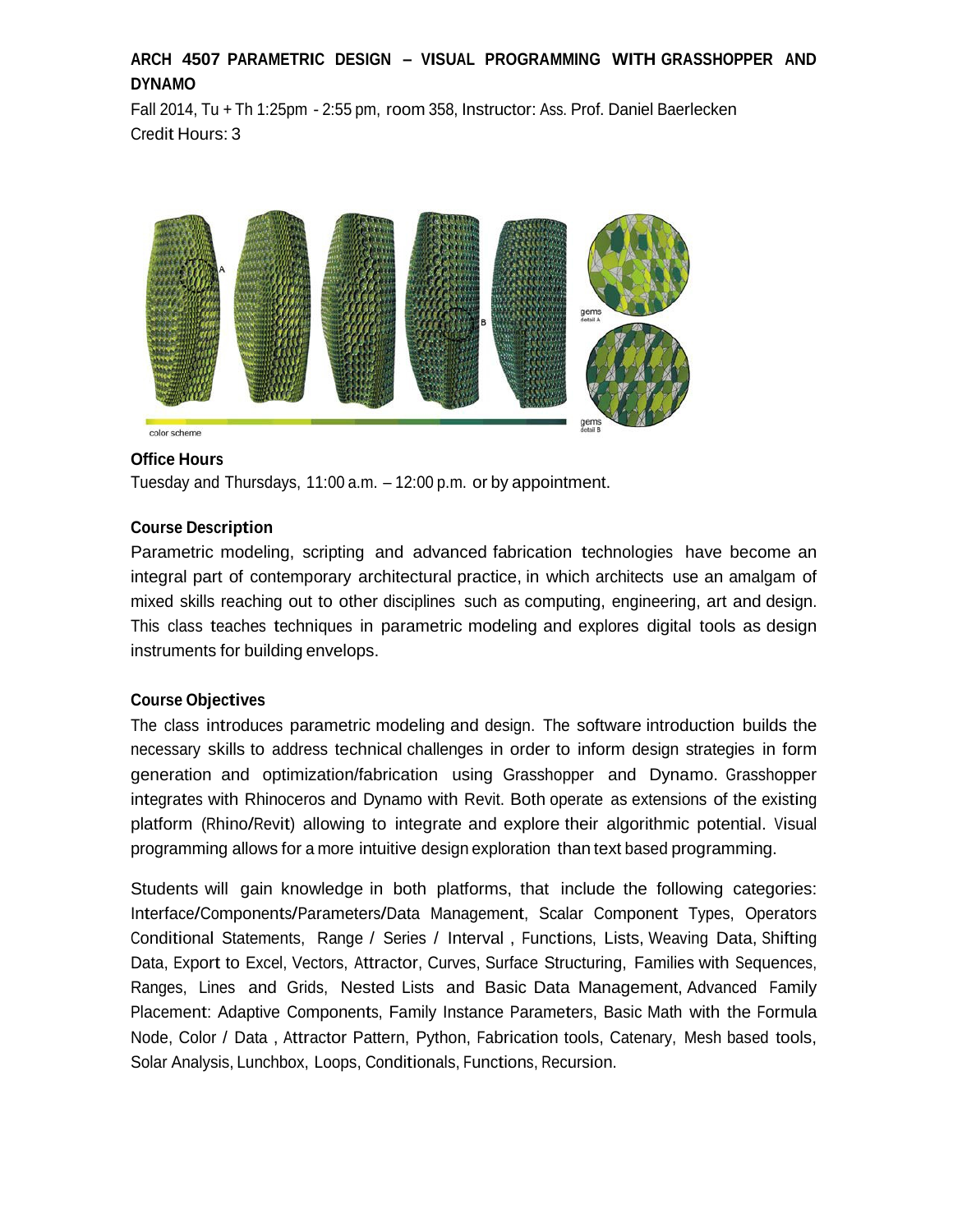# [2] Form Generation, Optimization and Fabrication

Geometric systems are analyzed to inform a design system for envelopes. The analyzed material system is translated into a parametric model and further optimized in terms of fabrication using Dynamo or Grasshopper. The final project will focus on digital design processes, which will be explored through digital fabrication tools. Each student is expected to develop a geometric system that has its own logic for construction and assembly.

Prior basic skills in Rhinoceros and Revit are recommended, but programming knowledge is not necessary.

# **Learning Outcomes**

1. Students will be able to use advanced parametric design technologies to understand complex architectural geometry and to implement their design proposals in a parametric model.

2. Students will be able to produce physical constructions from their digital representations.

3. Students will be able to use Grasshopper and Dynamo, and other modeling techniques in Revit to produce various digital prototypes.

4. Students will be able to evaluate, synthesize and conceptualize software functions and methods of parametric modeling.

# **Assignments**

All assignments have to be submitted to T-square. Submissions via email are not accepted.

# **Project**

All students will be required to do a project in the second half of the semester. The topics of each projects will be based on a research assignment and develop together by the instructor and students as the semester progresses.

# **Handouts**

All tutorials will be posted on T-Square under "Resources". Assignments will be handed out in class.

# **Schedule**

Week 1

TU AUG 19 Grasshopper Interface, Components, Parameters, Data Management [Assignment 1 100pts] TH AUG <sup>21</sup> Scalar Component Types, Operators Conditional Statements, Range / Series / Interval, Functions [Assignment 2 100pts]

# Week 2

TU AUG 26 Grasshopper Lists, Weaving Data, Shifting Data, Export to Excel [Assignment 3 100pts]

TH AUG 28 Grasshopper Vectors, Attractor [Assignment 4 100pts]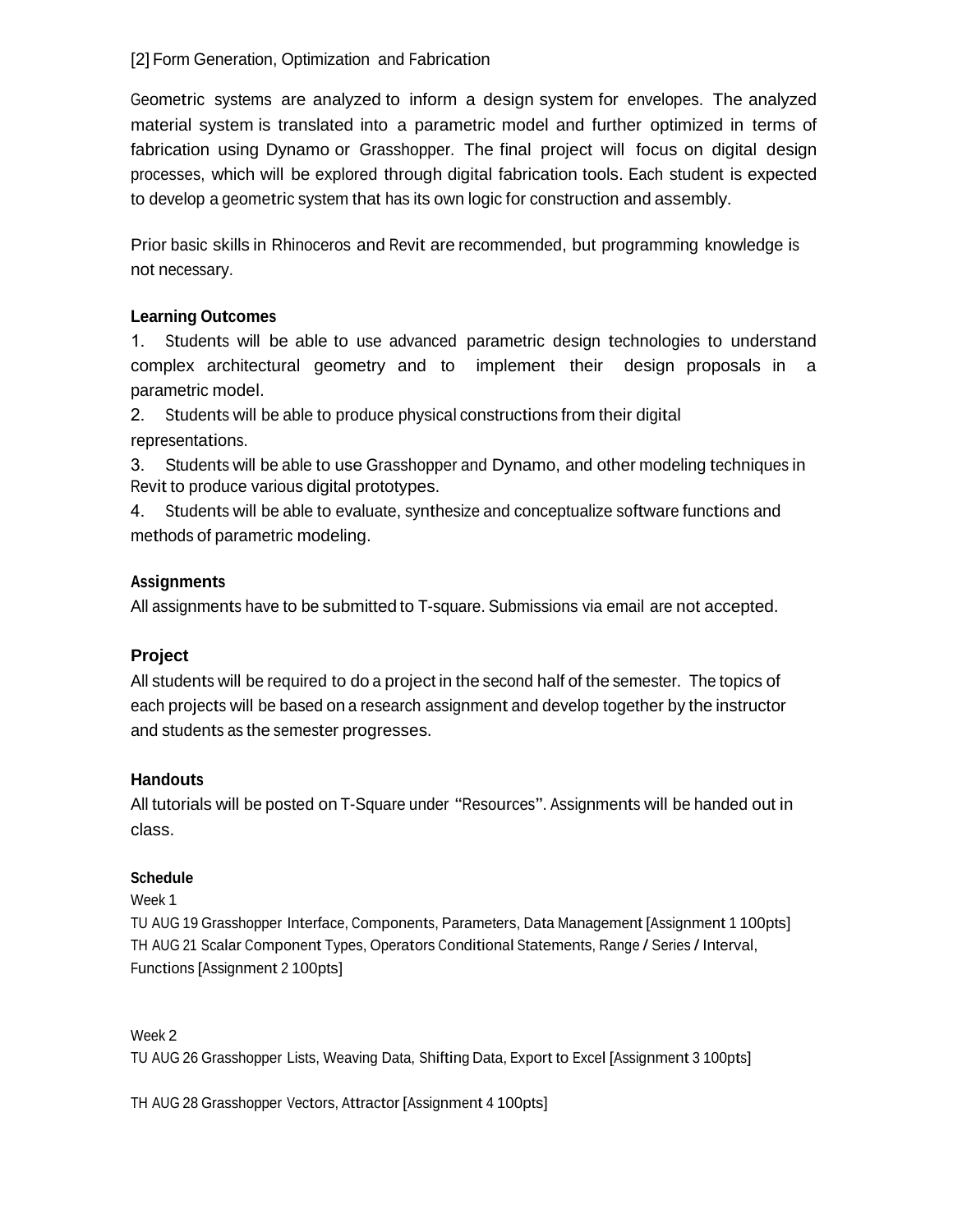Week 3 TU SEPT 2 Grasshopper Vectors, Attractor [Assignment 5 100pts] TH SEPT 4 Autodesk lecture: Intro into Dynamo [Assignment 6 100pts]

#### Week 4

TU SEPT 9 Grasshopper Surfaces: Diagrid [Assignment 7 100pts] TH SEPT 11 Grasshopper Surfaces: Srf Morph [Assignment 8 100pts]

Week 5

TU SEPT <sup>16</sup> Galapagos [Assignment 9 100pts] TH SEPT 18 Kangaroo: Catenary [Assignment 10 100pts]

Week 6

TU SEPT 23 Kangaroo: Mesh based [Assignment 11 100pts] TH SEPT 25 Kangaroo: Mesh based

Week 7

TU SEPT 30 Ladybug TH OCT 02 Ladybug [Assignment 12 100pts] Week 8 TU OCT 07 Dynamo: MathSrf , Interface [Assignment 13 100pts] TH OCT 09 Dynamo: Attractor Pattern Families, Sequences, Ranges, Lines and Grids [Assignment 14 100pts]

Week 9 *TU OCT 14 Fall Break* TH OCT 16 Dynamo: Family Types [Assignment 15 100pts]

Week 10

TU OCT 21 Dynamo: Advanced Family Placement: Adaptive Components [Assignment 16 100pts] TH OCT 23 Dynamo: Advanced Family Placement: Adaptive Components [Assignment 17 100pts]

Week 11 TU OCT 27 SATS TH OCT 30 SATS

Week 12 TU NOV 04 Excel/Dynamo- Images [Assignment 19 100pts] TH NOV 06 Research presentations 1 [Assignment 20 100pts]

Week 13 TU NOV 11 Perkins and Will research / meet 1.45pm@Perkins Wills TH NOV 13 Research presentations 2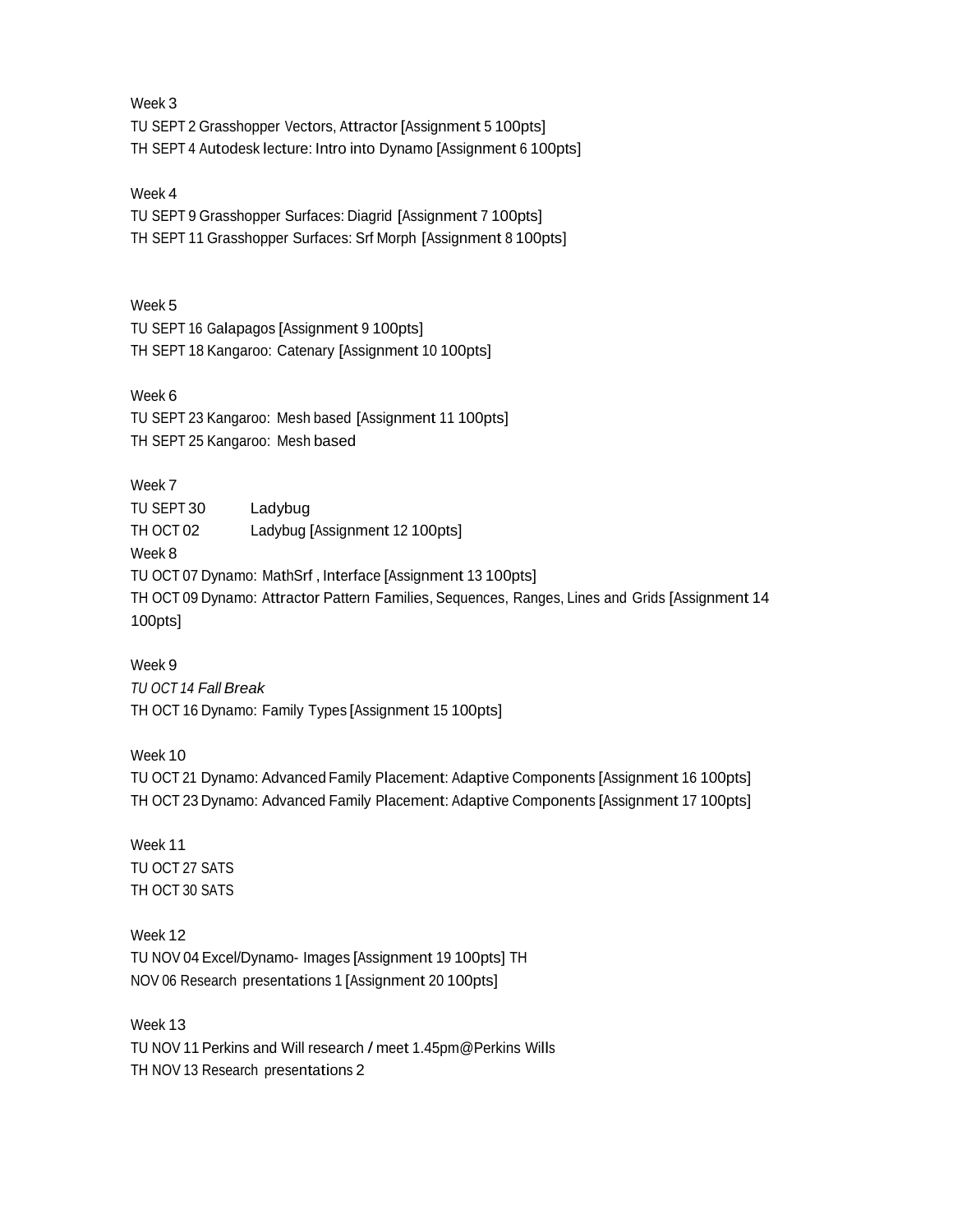Week 14 TU NOV 18 Final project with Grasshopper or Dynamo TH NOV 20 Michael Bergin's second visit,

Week 15 TU NOV 23 Final project with Grasshopper or Dynamo [final project, 750pts] TH NOV 25 Thanksgiving break

Week 16 Final review week – no class

TU DEC 9, 1.30-3pm final project presentations

# Grading:

Weekly assignments 100 PTS/200PTS (-10/20 PTS for late submissions). See schedule Final project 750 PTS

| Points    | Grade | Description              |
|-----------|-------|--------------------------|
| 90-100    | А     | Excellent                |
| $80 - 89$ | R     | Good                     |
| $70 - 79$ | C     | Satisfactory             |
| $60 - 69$ |       | <b>Minimally Passing</b> |
| 0-59      |       | Failing                  |

There will be no incompletes awarded without appropriate reason nor without a prior meeting, in person, of the student and the instructor. All assignments must be completed in order to receive a passing grade in the class.

# **Literature**

1) Patrik Schumacher, The Autopoiesis of Architecture, Volume 1, A New Framework for Architecture, published by John Wiley & Sons, 2010.

2) Patrik Schumacher, The Autopoiesis of Architecture, Volume 2, A New Agenda for Architecture, published by John Wiley & Sons, March 2012.

- 3) Philip Ball ,The Self-Made Tapestry: Pattern Formation in Nature, 2001.
- 4) Ernst Haeckel, Kunstformen der Natur, 1899-1904.
- 5) D'Arcy Wentworth Thompson, On Growth and Form.
- 6) Andy Payne, Grasshopper Primer.
- 7) Zubin Khabazi, Generative Algorithms with Grasshopper version 2.0.